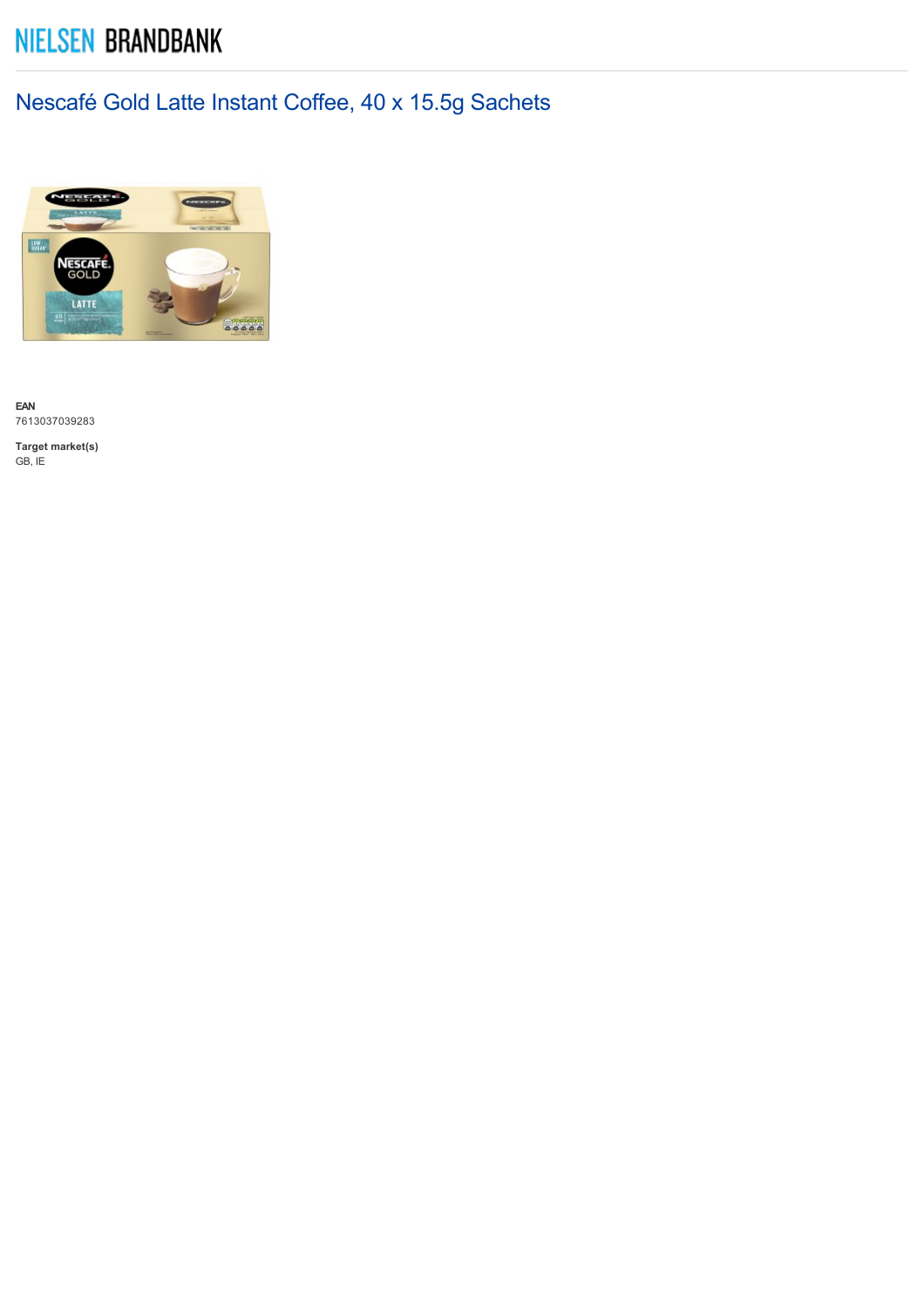#### **Components**

### **Ingredients**

**Skimmed Milk Powder** (47%)

Glucose Syrup

Coffee (12%) [Instant Coffee (11%), Roast and Ground Coffee]

### Coconut Oil

**Lactose**

Acidity Regulators (Sodium Bicarbonate, Citric Acid)

#### Salt

Natural Flavouring

#### **Nutrition**

|                     |          | Per 100g Per 100ml** Per mug** |                  | $%$ RI*                  |
|---------------------|----------|--------------------------------|------------------|--------------------------|
| Energy              | 1620 kJ  | 108 kJ                         | 250 kJ           |                          |
|                     | 385 kcal | 26 kcal                        | 60 kcal          | 3%                       |
| Fat                 | 10.8q    | 0.7g                           | 1.7g             | 2%                       |
| of which: saturates | 9.1q     | 0.6q                           | 1.4q             | 7%                       |
| Carbohydrate        | 50.8q    | 3.4g                           | 7.9g             | 3%                       |
| of which: sugars    | 33.4g    | 2.2g                           | 5.2g             | 6%                       |
| Fibre               | 4.2g     | 0.3g                           | 0.7g             | $\overline{\phantom{0}}$ |
| Protein             | 18.3g    | 1.2g                           | 2.8 <sub>g</sub> | 6%                       |
| Salt                | 1.69g    | 0.11g                          | 0.26g            | 4%                       |

\*Reference Intake of an average adult (8400kJ/2000kcal)

\*\*One sachet + 200ml water, makes 235ml; used as basis for per 100ml

Makes 40 mugs

#### **Calculated Nutrition**

|                        | per 100g | Per 100ml Per mug |      |
|------------------------|----------|-------------------|------|
| Energy (kJ)            | 1620     | 108               | 250  |
| Energy (kcal)          | 385      | 26                | 60   |
| Fat(g)                 | 10.8     | 0.7               | 1.7  |
| of which saturates (q) | 9.1      | 0.6               | 1.4  |
| Carbohydrate (q)       | 50.8     | 3.4               | 7.9  |
| of which sugars (g)    | 33.4     | 2.2               | 5.2  |
| Fibre $(g)$            | 4.2      | 0.3               | 0.7  |
| Protein (g)            | 18.3     | 1.2               | 2.8  |
| Salt (g)               | 1.69     | 0.11              | 0.26 |

#### **Front of Pack Nutrition**



Each mug\*\* contains:



Energy per 100ml\*\*: 108kJ / 26kcal \*Reference Intake of an average adult (8400kJ/2000kcal) \*\*One sachet + 200ml water, makes 235ml; used as basis for per 100ml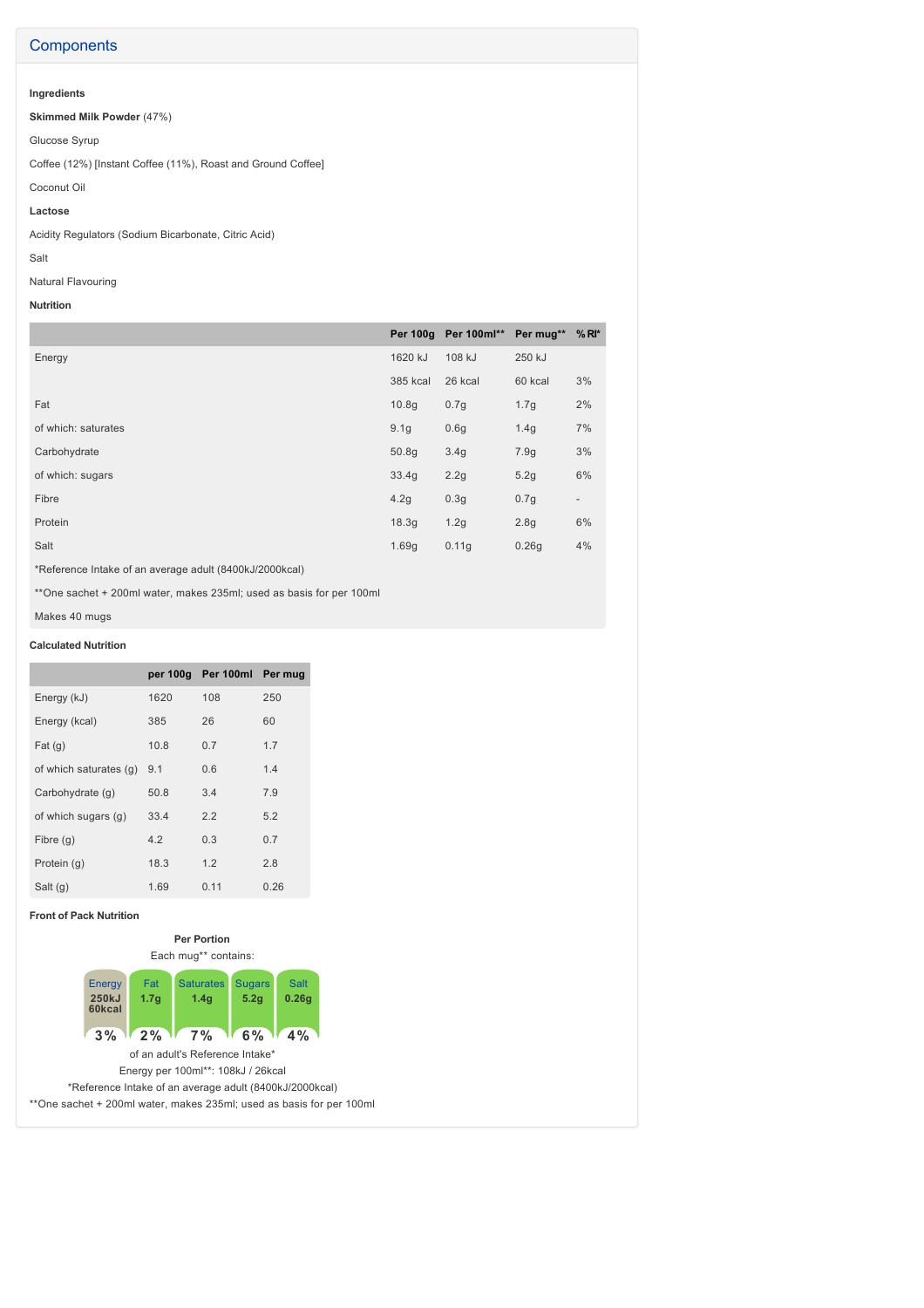#### Product Description

#### **Alternative Description**

Supplied Description - Nescafé Gold Latte Instant Coffee, 40 x 15.5g sachets

#### **Brand**

Nescafé

#### **Features**

A new recipe made only with the finest coffee beans and delicious, fresh milk Crafted using natural high quality coffee beans Coffee shop-style instant latte for your business Smooth and milky with a velvety froth in every cup

#### **Standardised Brand**

Brand - Nescafé

#### **Regulated Product Name**

Instant Coffee Beverage

#### **Marketing**

#### **Company Name**

Nestlé UK & Ireland

#### **Company Address**

PO Box 207, York, YO91 1XY, UK.

Nestlé Ireland, 3030 Lake Drive, Citywest Business Campus, Dublin, D24 KX6Y.

#### **Product Marketing**

Prepare delicious drinks for your customers or employees in moments with 40 individually portioned servings

This classic latte drink is crafted by experts and can be prepared in your business or workplace in moments, whenever you feel like taking a break. Enjoy an expertly crafted combination of flavour and aroma in every cup of this milky latte.

#### **Brand Marketing**

#### It All Starts With a NESCAFÉ

NESCAFÉ is the world's favourite coffee brand, enjoyed in over 180 countries worldwide. With over 80 years of experience in selecting, roasting and blending the very best coffee, it's no surprise that over 5,500 cups of NESCAFÉ coffee are drunk every second!

#### The NESCAFÉ Plan

Great coffee starts at the source, which is why we've developed the NESCAFÉ Plan. We work with coffee farmers around the world, to support them in growing healthy, higher yielding crops and helping to protect the future of coffee farming for everyone. The result is high quality coffee that comes from sources you can trust.

Next time why not try our Unsweetend Cappucino? Also available in 1kg tins.

#### **Further Description**

Check out our YouTube Channel at Youtube.com/user/UKNescafe Join us at facebook.com/NescafeUK Follow us @nescafegolduki Visit Nescafe.co.uk

#### **Trademark Information**

Nutritional Compass® ® Reg. Trademark of Société des Produits Nestlé S.A.

#### **Nutritional Claims**

Low Sugar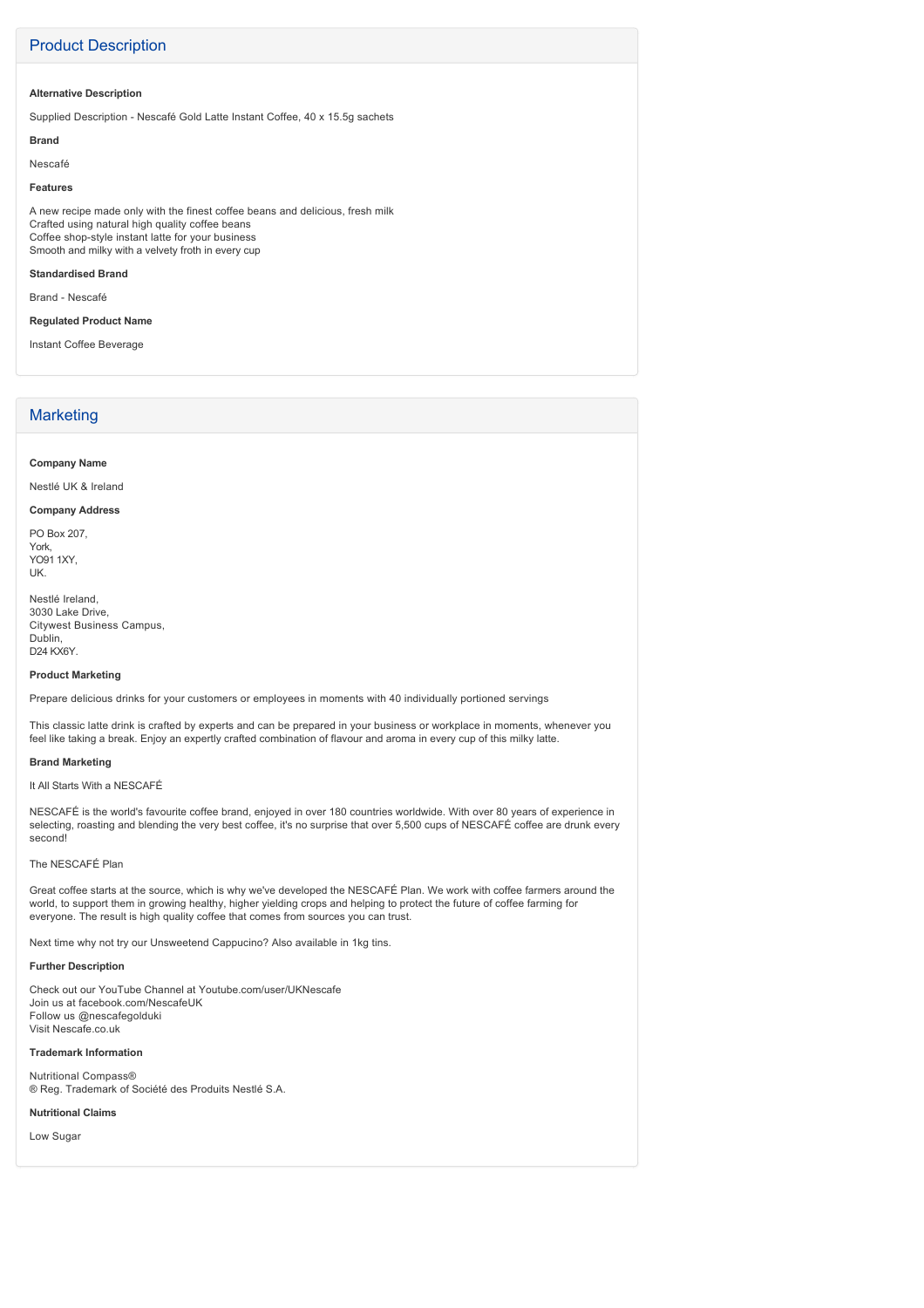#### **Enhanced Features**

#FrothyCoffee

#### **Enhanced Product Marketing**

Enjoy a classic coffee-shop style latte in your business...

Savour the taste of this classic coffee whenever you fancy it. Each NESCAFÉ GOLD Latte sachet is convenient and easy to prepare. Our recipe is crafted with high quality, carefully roasted coffee beans and fresh milk. The result is a delightful coffee shopstyle drink that can be prepared and enjoyed for your customers and colleagues in moments.

Make your coffee break special with a beautifully crafted, easy-to-prepare drink. The expertise that goes into each latte sachet means that there is a delicious froth and milky taste in your finished coffee. We've created our latte using a combination of high quality ingredients. All you have to do is add hot water, stir, and enjoy the taste and aroma of this classic coffee shop favourite.

#### **Enhanced Brand Marketing**

Each cup of NESCAFÉ GOLD coffee is made with high quality coffee beans. They have been expertly prepared, roasted and transformed into an instant coffee for you to enjoy at any time of the day. Our recipes are crafted to achieve a high quality taste, with beans that are carefully roasted to help bring out their flavour. We combine our instant coffee with quality ingredients for coffee shop-style moments every day. Just add hot water and stir to bring your delicious coffee to life whenever you want it.

#### **Enhanced Other Marketing**

A tasty Latte with a delicious blend of coffee and skimmed milk powder in one single-serve sachet.

#### Health & Lifestyle

#### **Lifestyle**

• Suitable for Vegetarians

#### **Allergy Advice**

Milk - Contains

#### **Additives**

Artificial Flavours - Free From

#### Storage & Usage

#### **Storage Type**

**Type**

Ambient

#### **Preparation and Usage**

- 1. Empty the contents of the sachet into your favourite mug.
- 2. Pour in 200ml of hot (85 C not boiling) water and stir thoroughly.
- 3. Perfection takes time. Wait 20 secs and stir again.
- 4. For a creamier texture, gently tap your mug on the table. Now enjoy!

#### **Storage**

Store in a cool, dry place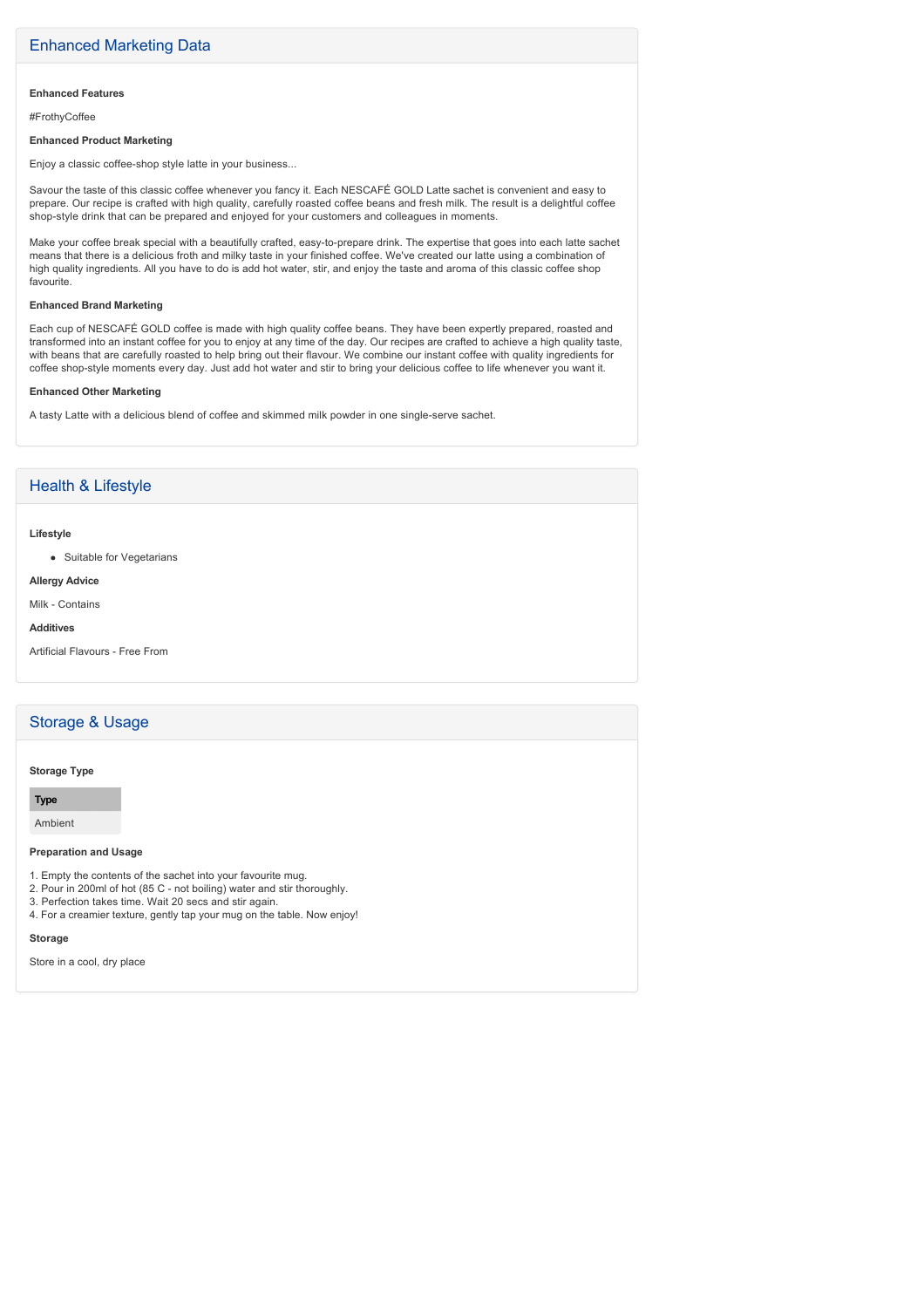#### Brandbank Captured Pack Data

#### **Pack Size**

15.5g ℮

#### **Numeric Size**

Numeric Size - 15.5

#### **Recycling Info**

Box - Recyclable Sachet - Not Recyclable

#### **Pack Type**

Type - Box

## **Recycling Scheme**

• OPRL

**Usage Count**

Number of uses - Servings

40

#### **Usage Other Text**

Makes 40 mugs

#### **Units**

#### **Number of Units**

Number of Units - 40

#### Customer Services

#### **Manufacturers Address**

PO Box 207, York, YO91 1XY, UK.

Nestlé Ireland, 3030 Lake Drive, Citywest Business Campus, Dublin, D24 KX6Y.

#### **Return To**

Contact our professionals Tel. 0800 745 845 (UK) - 00800 6378 5385 (ROI) www.NestleProfessional.co.uk PO Box 207, York, YO91 1XY, UK.

Nestlé Ireland, 3030 Lake Drive, Citywest Business Campus, Dublin, D24 KX6Y.

#### **Telephone Helpline**

0800 745 845 (UK) 00800 6378 5385 (ROI)

#### **Web Address**

www.NestleProfessional.co.uk